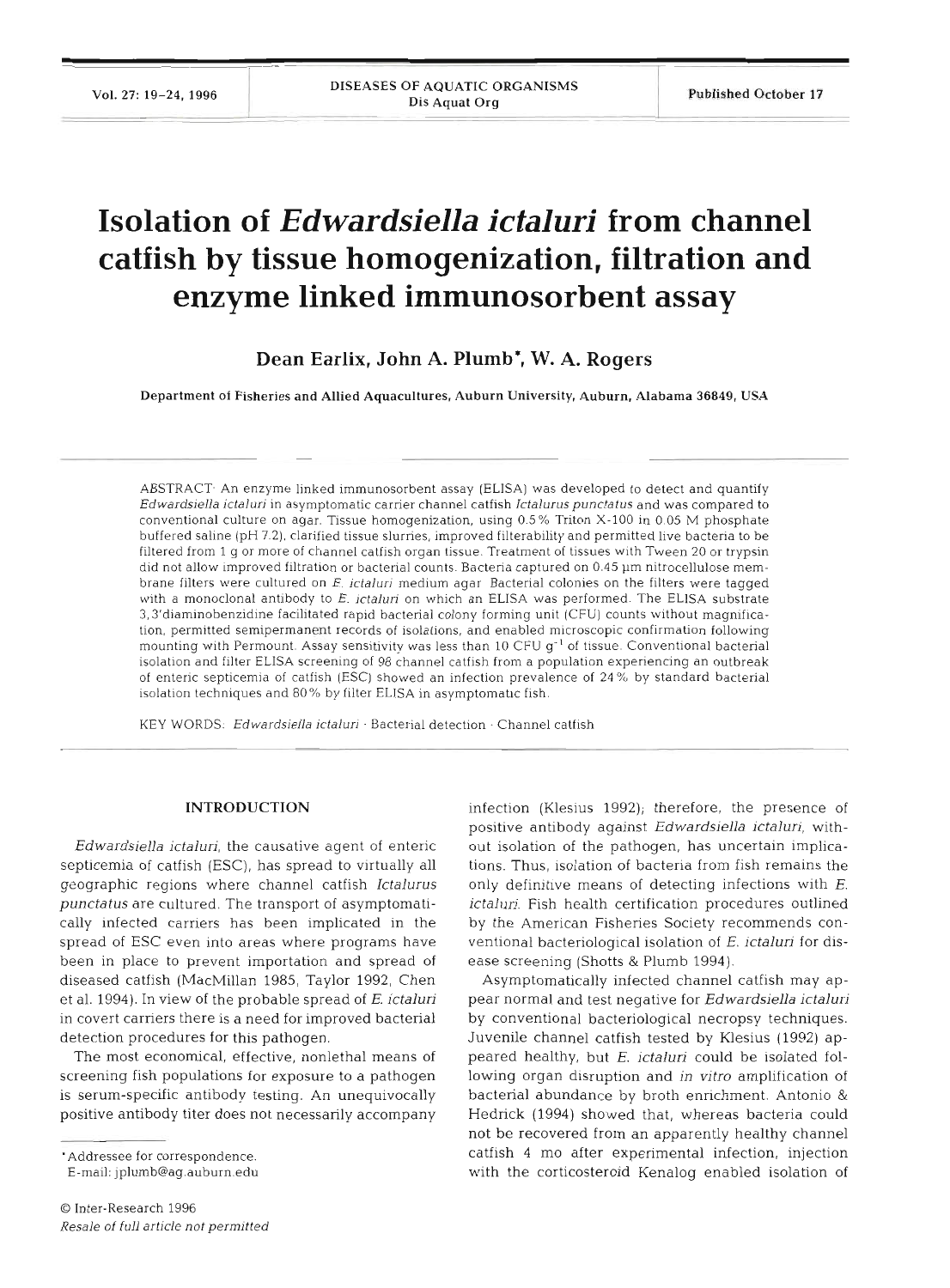*E. ictaluri* from the formerly asymptomatic fish. No isolation protocol has successfully quantified E. *ictaluri*  in tissues of naturally infected fish or accurately determined infection prevalence within a fish population.

*Edwardsiella ictaluri* was quantified in tissues by inoculating agar with tissue slurries (Shotts et al. 1986, Mgolomba & Plumb 1992), but inoculum volume was limited by slurry viscosity and absorptive capacity of the agar. Filtration of tissues reduces absorption limits of culture media and enables direct bacterial cell counts. The detection threshold of microscopic observation is often limited by masking growth of less fastidious organisms (Jones & Simon 1975), E. *ictaluri*  for example, filter clogging (Lee 1989), and the relatively large number of bacteria that must be captured to appear in a viewing field at high magnification (Wiebe 1971).

In the current study, bacterial isolation and filter enzyme linked immunosorbent assay (ELISA) is described and evaluated for the detection of *Edwardsiella ictaluri* in the tissues of asymptomatic channel catfish and those experiencing overt infection. **A** comparison between conventional agar screening techniques and filter ELISA was conducted to evaluate relative detection sensitivity.

## **MATERIALS AND METHODS**

Homogenization. Homogenization treatments adapting ELISA to detect *Edwardsiella ictaluri* in fish tissues were drawn from the work of Lee (1989). The liver, trunk kidney and spleen of individual fish were combined and homogenized in sterile 50 m1 conical centrifuge tubes with a Kinematica Polytron (Brinkman Instruments, Westbury, New York) tissue homogenizer. Homogenization was performed for 15 s at speed setting 5 and continued for 30 s at speed setting 7. The homogenization probe was disinfected and cleaned between samples by dipping in 70% isopropanol for 30 S, tissue strands removed with forceps and the probe rinsed in sterile distilled water.

Filtration. Treatments using an enzyme and detergent as diluents alone and in combination were evaluated for their ability to increase the quantity of homogenized tissue passing through membrane filters. Phosphate buffered saline (0.05 M PBS, pH 7.2) was utilized as a baseline treatment and supplemented with 0.05, 0.50, and 1.0% (v/v) of Tween 20 (Sigma, St. Louis, Missouri) with identical concentrations of the non-ionic surfactant Triton X-100 (Sigma); 0.013, 0.13, and 1.25% (w/v) of trypsin (Type 111, Sigma) and one treatment solution of 0.25% trypsin combined with 0.25 % Triton. Each detergent and trypsin solution tvas prepared at double strength and mixed 1:l (v/v) with

tissues for homogenization. Following homogenization all organ slurries were diluted in PBS to provide 0.25 g tissue  $ml<sup>-1</sup>$ . These solutions stood at room temperature for 1 min, then in 200 **p1** portions, were vacuum inoculated with a micropipet onto 85 mm, 0.45 µm pore nitrocellulose filters until they clogged (Earlix 1995). Inoculated filters were then aseptically transferred face up onto dried (approximately 90% moisture) *Edwardsiella ictaluri* isolation media (EIM) (Shotts & Waltman 1990) and incubated for 24 h at 25°C. During 3 experimental runs, each filter was processed for ELISA (described below).

Change in bacterial abundance resulting from homogenization treatment and storage was evaluated using infected liver tissue from yearling channel catfish injected with nonpathogenic *Edwardsiella ictaluri*  11 and *14* d previously. A non-virulent strain was used because death of experimental fish was undesirable. Values from a preliminary trial were used to determine the weights of tissue required to yield about 5000 colony forming units (CFU) of E. *ictaluri* per gram. Using these values, putatively infected liver was aseptically transferred to 1:10 (w/v) in PBS (approximately 500 CFU ml-l) and homogenized. Homogenized tissue was added to equal volumes of double-strength PBSdetergent and enzyme treatment solutions to yield 0.1, 0.25, and 0.5 trypsin; 0.1, 0.25, and 0.5 Triton X-100; 0.25% trypsin plus 0.25% Triton, and PBS without supplement. Homogenized treatment solutions were allowed to stand for 2, **3,** 4 and 5 h, at which times they were again diluted 10- and 100-fold in sterile PBS before spread plating onto quadruplicate EIM agar plates for enumeration.

Enzyme linked immunosorbent assay evaluation. Filter ELISA labeling modifications were evaluated to accommodate the wide range of bacterial abundance in the tissues of infected fish. Four 85 mm diameter nitrocellulose filters (0.45 **pm** porosity) were each inoculated by vacuum filtration with 1 m1 of 10-fold serial dilutions from  $10^{-1}$  to  $10^{-6}$  of *Edwardsiella ictaluri* in PBS. Each filter was removed from the filtration device and incubated face up on EIM agar for 24 h at  $25^{\circ}$ C. An additional 24 filters were inoculated with approximately 103 CFU of *Edwardsiella tarda* and cultured as a negative control for the assay procedure; *E. ictaluri*  treatments constituted their own positive control. All filters were removed from agar after culture, incubated 1 h at room temperature with gentle shaking in Petri dishes filled with 10 m1 blocking solution [PBS + 10%  $(v/w)$  nonfat dry milk and 0.2%  $(v/v)$  Tween 20], and washed 15 min with shaking in PBS + 0.05% Tween 20. One negative control filter (E, *tarda)* was added to each treatment dish and processed as for *E. ictaluri* filters. Two filters with each *E. ictaluri* serial 10-fold dilution were incubated 1 h with shaking in 10 m1 single or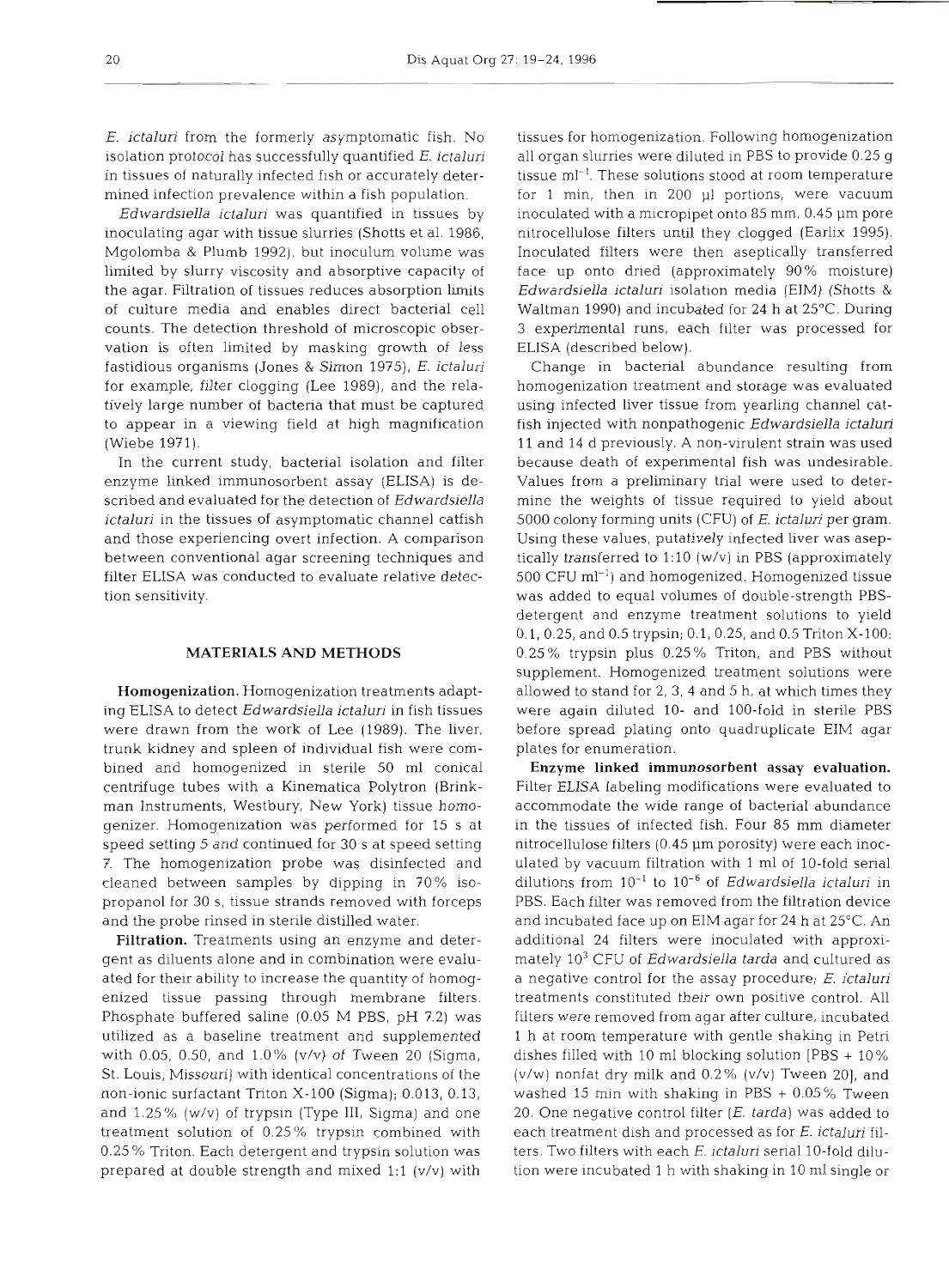double strength primary antibody (1:100 or 1:50) anti *E. ictaluri* hybrodoma supernatant 9G4-D9 in PBS (Earlix 1995) then washed  $3 \times$  in PBS without Tween 20. One of each antigen-primary antibody treatment pair was then incubated 1 h with shaking in 10 m1 single or double strength secondary antibody (1:2000 or 1:1000 rabbit anti mouse IgG conjugated to horseradish peroxidase diluted in PBS; Sigma) then washed 3x and rinsed in PBS. Filters were quartered and one portion of each incubated 10 min with shaking in 10 ml of either 3,3'diaminobensidine (DAB; Sigma) or 20 min in 4-chloro-l-naphthol **(4CIN;** Sigma), each mixed at  $1\times$  or  $2\times$  recommended strength. The shorter incubation time for DAB was because of its greater sensitivity to horseradish peroxidase. The 96 membrane quarters and negative controls were dried and examined to determine which reagents enabled optimum positive staining of the widest range of E. *ictaluri* bacterial concentrations while minimizing nonspecific staining of E. *tarda* colonies. The trial was repeated without replication for bacterial incubation periods of 36 and 48 h at room temperature.

Microscopic confirmation of stained and unstained colonies was carried out. Circular, 5 mm filter sections including a positively stained colony were separated by hole punch (Earlix 1995), placed on a microscope slide with 100 p1 Permount, which cleared the fllter paper, and then a cover slip applied. After drying, transparent membranes were examined under oil immersion  $(1000\times)$  to evaluate stain performance.

Comparison of agar plating and filter ELISA. Ninety-eight 1 yr old channel catfish were randomly collected from 5 net cages in a 11 ha pond in which clinical ESC was in progress. Each fish was examined for clinical signs of ESC. The trunk kidney of each fish was aseptically exposed with a longitudinal abdominal incision, a loop full of trunk kidney tissue inoculate was placed on to an EIM agar plate, and about 1 g of the organ was aseptically transferred into a sterile 50 m1 conical centrifuge tube with 5 m1 homogenization solution. It was shown by Earlix (1995) that storage of *Edwardsiella ictaluri* in ice water for up to 4 h did not reduce bacterial populations; therefore, tissue was held between 0 and 4°C until processed (less than 3 h) and analyzed using the filtration methods found optimal through trials described above.

### **RESULTS**

#### Homogenization and filtration

Because of the variation in filtration volumes, treatment effects of detergents and enzyme are reported only qualitatively (Table 1). Homogenization with PBS Table 1 Qualitative evaluation of homogenate filterability and bacterial viability associated with homogenization and digestion treatments using phosphate buffered saline (PBS) control, Triton X-100, Tween 20 and trypsin, and a combination of Triton + trypsin. Rating of subjective performance:  $-$  = no data;  $+$  = poor performance;  $++$  = moderate performance; +++ = acceptable performance; ++++ = best performance

| Treatment                       | Homogenate<br>filterability | Bacterial<br>viability |
|---------------------------------|-----------------------------|------------------------|
| PBS                             | $^{+}$                      | $***+$                 |
| 0.05% Triton X-100              | $+++++$                     | $+++$                  |
| $0.5\%$ Triton $X-100$          | $+++++$                     | $^{+++}$               |
| 1.0% Triton X-100               | $^{++}$                     |                        |
| 0.05 Tween 20                   | $+$                         |                        |
| 0.5% Tween 20                   | $^{+++}$                    | $^{+++}$               |
| 1.0% Tween 20                   | $^{++}$                     | $***+$                 |
| $0.013\%$ trypsin               | $\ddot{}$                   |                        |
| $0.13\%$ trypsin                | $_{+}$                      | $++++$                 |
| $1.25\%$ trypsin                | $\ddot{}$                   | $\ddot{}$              |
| $0.25\%$ Triton + 0.25% trypsin | $^{\mathrm{+++}}$           | $^{++}$                |

yielded poor filterability during the first replicate run, but improved slightly in subsequent runs. Tissues homogenized in 0.5 % or more of Triton X-100 became clear within 1 min of homogenization and demonstrated excellent filterability, but excessive foam in greater concentrations of Triton limited actual tissue recovery. Tissue homogenized in Tween 20 filtered slightly better than PBS or trypsin-homogenized samples, but never clarified. Homogenization using the **3**  higher concentrations of trypsin decreased the filterability during the first trial run; otherwise it performed similarly to PBS. Combinations of Triton and trypsin matched the filterability of detergent alone.

A large range of bacterial concentrations occurred in organ tissues. To obtain usable bacterial abundance data, a 2-way factorial trial examining homogenization treatment and time was collapsed to a l-way trial by averaging the homogenization treatments over time (Table 2). Observations were normalized by expressing each treatment relative to PBS controls in order to account for bacterial recovery over time. Statistical analysis was not performed because the comparisons were not planned and normalization artificially suppressed abundance variability. The most preferred homogenization treatment depended on a balance between tissue filterability and bacterial viability; both criteria were optimized using  $0.5\%$  Triton X-100 (Tables 1 & 2).

#### Enzyme linked immunosorbent assay

All concentrations of bacteria, including cultures grown to confluence on the agar medium, stained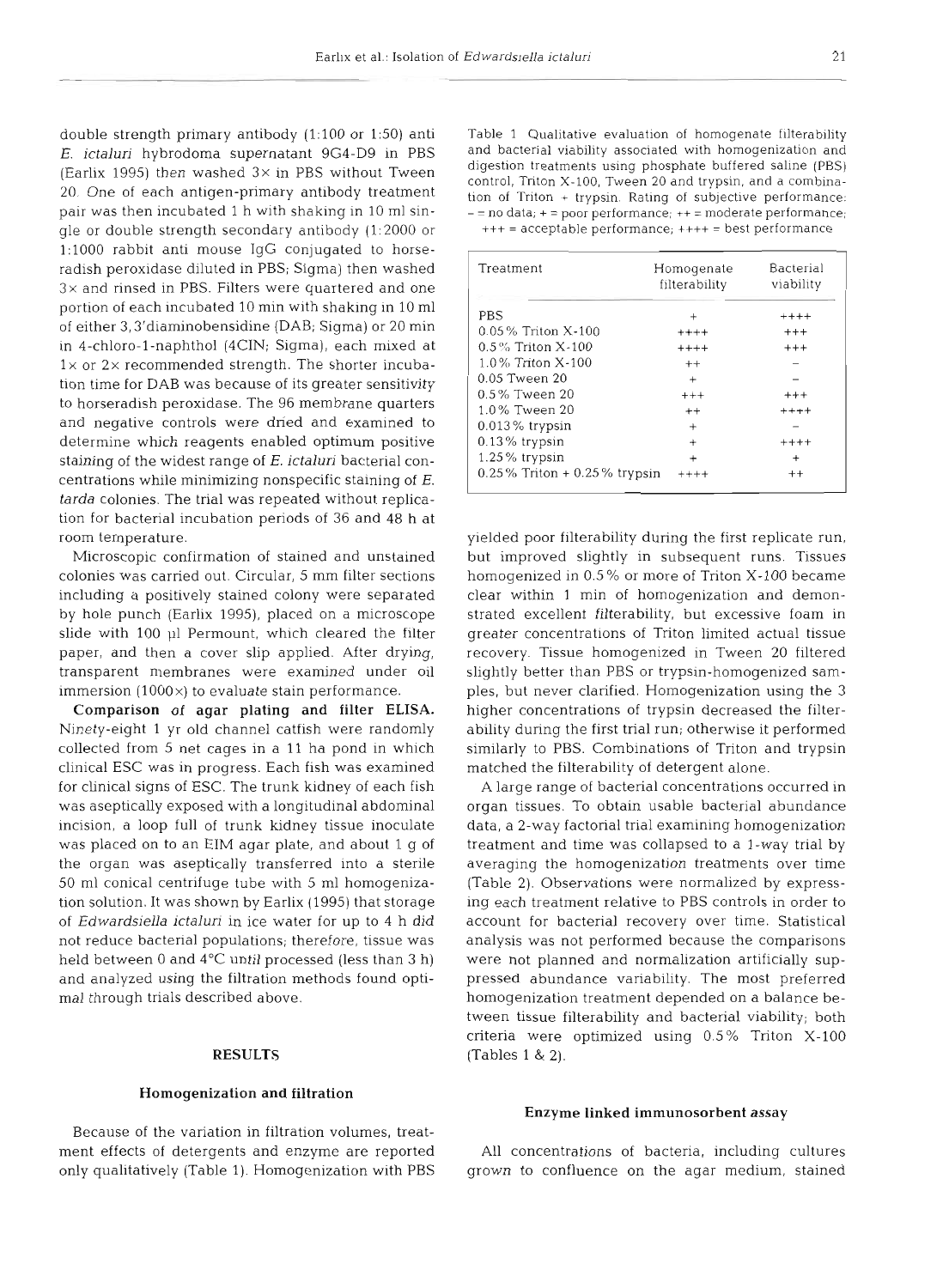nel catfish liver tissues 2 to 5 h following *30* s homogenization asymptomatic channel catfish on E. ictaluri isolation media in phosphate buffered saline (PBS) supplemented with Triton X-100 or trypsin, expressed as a percent of recovery from un-<br>supplemented PBS as the baseline for each sampling period.<br>sorbent assay (ELISA) supplemented PBS as the baseline for each sampling period. Each value is the mean of 4 replicates

|                                       | 2     | З     | 4     | 5     | age   |
|---------------------------------------|-------|-------|-------|-------|-------|
|                                       |       |       |       |       |       |
| <b>PBS</b>                            | 100.0 | 100.0 | 100.0 | 100.0 | 100.0 |
| $0.1\%$ Triton X-100                  | 107.3 | 70.0  | 76.3  | 102.3 | 89.0  |
| $0.25\%$ Triton $X-100$               | 109.0 | 76.8  | 87.9  | 89.6  | 90.8  |
| $0.5\%$ Triton X-100                  | 112.4 | 95.9  | 82.0  | 97.1  | 96.9  |
| $0.1\%$ trypsin                       | 86.6  | 59.9  | 73.2  | 64.0  | 70.9  |
| $0.25\%$ trypsin                      | 73.5  | 51.6  | 67.6  | 65.1  | 64.4  |
| $0.5\%$ trypsin                       | 56.7  | 36.9  | 33.3  | 33.2  | 40.0  |
| $0.25\%$ Triton +<br>$0.25\%$ trypsin | 76.5  | 40.5  | 48.9  | 53.0  | 54.8  |

well using both single- and double-strength DAB substrate (data not shown). False positive staining of *Edwardsiella tarda* was judged likely using double-strength secondary antibody; therefore, singlestrength DAB substrate and single-strength secondary antibody were determined optimal (Table 3). The 4CIN system using 1:100 primary antibody and 1:1000 secondary antibody  $(2\times)$  was not as sensitive as the DAB in detecting lower concentrations of bacteria. Also, the doubling secondary antibody concentration in conjunction with both substrates created intermediate or false positive results for E. *tarda*  negative controls. Therefore, doubling primary antibody concentrations provided no observable improved effect over single-strength antibody for any incubation period.

Table 2. Recovery of Edwardsiella ictaluri from infected chan-<br>nel catfish liver tissues 2 to 5 h following 30 s homogenization asymptomatic channel catfish on E. ictaluri isolation media

| EIM isolation                        |         | Filter ELISA                |             |  |  |
|--------------------------------------|---------|-----------------------------|-------------|--|--|
| Subjective No. of fish<br>evaluation |         | $CFU$ $q^{-1}$<br>of tissue | No. of fish |  |  |
| None                                 | 68      | None                        | 17          |  |  |
| Light                                | 13      | $1 - 10$                    | 11          |  |  |
| Moderate                             | 4       | $10 - 100$                  | 12          |  |  |
| Heavy                                | 4       | $100 - 1000$                | 16          |  |  |
|                                      |         | >1000                       | 33          |  |  |
| No. positive                         | 21(24%) |                             | 71 (80 %)   |  |  |

Under microscopic examination 4CIN quickly leached from bacterial cells; however, DAB was resistant to leaching. Stain density of *Edwardsiella ictaluri* cells trapped on and within the nitrocellulose matrix, as well as positively stained extracellular proteins, apparently bound to the matrix, created a diffuse ring around stained colonies. Colonies of E. *ictaluri* incubated on filters 36 h or longer could be identified rapidly and accurately by viewing this ring with transmitted light from a Quebec dark field colony counter. Much lower microscopic grid counts were necessary for filters incubated 24 h with DAB.

## **Comparison of agar plating and ELISA**

Nine of the 98 channel catfish sampled from the infected population exhibited classical clinical signs of ESC, including petechial hemorrhage along the lateral

Table 3. Filter enzyme linked immunosorbent assay (ELISA) labeling intensity in response to varying antigen concentration following exposure to 1:100 primary monoclonal antibody to Edwardsiella ictaluri, incubation for up to 48 h in 1:2000 (1×) or 1:1000 (2x) secondary antibody (2"AB) and staining with 4-chloro-l napthol(4CIN) or 3, 3'diaminobenzidine (DAB). **CPU:** colony forming units. Level of staining response: - = no response with possible slight background; **<sup>t</sup>**= weak positive ELISA response; + = definitive positive ELISA response

| Stain | Time | $2^{\circ}AB$ | ELISA response to E. ictaluri CFU ml <sup>-1</sup> |                 |                 |                 | E. tarda        |                 |  |
|-------|------|---------------|----------------------------------------------------|-----------------|-----------------|-----------------|-----------------|-----------------|--|
|       | (h)  |               | 10 <sup>6</sup>                                    | 10 <sup>5</sup> | 10 <sup>4</sup> | 10 <sup>3</sup> | 10 <sup>2</sup> | 10 <sup>1</sup> |  |
| 4CIN  | 24   | $1\times$     | $\ddot{}$                                          |                 |                 |                 |                 |                 |  |
|       |      | $2\times$     |                                                    |                 |                 |                 |                 |                 |  |
|       | 36   | $1\times$     |                                                    |                 |                 |                 |                 |                 |  |
|       |      | $2\times$     |                                                    |                 |                 |                 |                 |                 |  |
|       | 48   | $1\times$     |                                                    |                 |                 | and i           |                 |                 |  |
|       |      | $2\times$     |                                                    |                 |                 |                 |                 |                 |  |
| DAB   | 24   | $1\times$     |                                                    |                 |                 |                 |                 |                 |  |
|       |      | $2\times$     |                                                    |                 |                 |                 |                 |                 |  |
|       | 36   | $1\times$     |                                                    |                 |                 |                 |                 |                 |  |
|       |      | $2\times$     |                                                    |                 |                 |                 |                 |                 |  |
|       | 48   | $1\times$     |                                                    |                 |                 |                 |                 |                 |  |
|       |      | $2\times$     |                                                    |                 |                 |                 |                 |                 |  |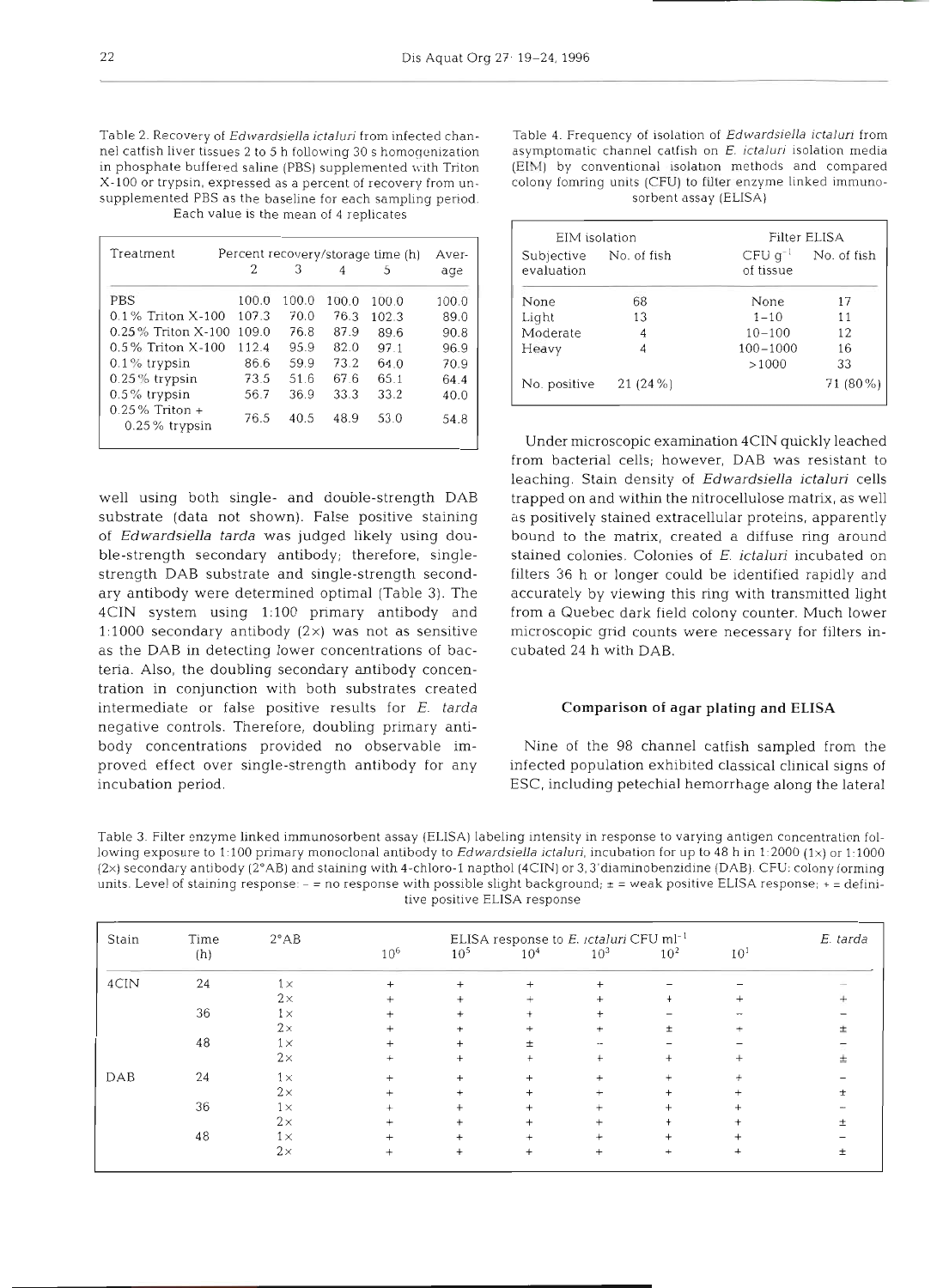and ventral region of the head and lesions in the cartilage of nares and cranial fontanelle. Agar cultures of *Edwardsiella ictaluri* were obtained from 7 of 9 clinically diseased fish whereas filter cultures of  $E$ . ictaluri were obtained from all 9 of these fish. No clinical signs of ESC were evident among 89 of the sampled fish, however, E. ictaluri was isolated from 21  $(24\%)$ of these asymptomatic fish by standard necropsy methods on EIM isolations, and from 71 fish (80%) using tissue homogenization, filtration and ELISA (Table 4).

## **DISCUSSION**

Modifications from the ELISA and filtration procedures of Lee (1989) were required because that assay only had to render Renibacterium salmoninarum recognizable for filter microscopy rather than culture viability. Some of these modifications, namely the addition of detergents or enzymes to the homogenates, improved filtration and bacterial recovery. The addition of Triton X-100 (0.5%) to the tissue of channel catfish infected with Edwardsiella ictaluri for homogenization improved their filterability and the recovery of bacteria was equal to or better than PBS without supplementation. It also allowed filtration of approximately l g of tissue homogenate while producing manageable levels of foam. Tween 20 moderately improved filterability and only slightly improved bacterial recovery but the homogenates did not clear. Trypsin did not improve filterability and recovery of bacteria was markedly less than that of PBS. Because of variable bacterial counts in t tissue samples, conclusions were based on qualitative observations (Table 1). Under the range of homogenization procedures tested, 0.5 % Triton X-100 in combination with  $1 \times$  secondary monoclonal  $E$ . ictaluri antibody was qualitatively superior to all other treatments.

Triton X-100 increased bacterial recovery as much as 7 to 12 % over homogenization in unsupplemented PBS (Table 2). It appears the detergent treatments caused increased CFU counts through rupture of host cells and dispersal of packed bacteria in fresh, infected tissues. During refrigerated storage, macrophages may have ruptured as part of postmortem change, rendering detergent-mediated bacterial dispersion unnecessary. This is consistent with observations of Hanson & Rogers (1989) that upon death, macrophages of infected fish rupture, thus allowing dispersal of Edwardsiella ictaluri. The use of 0.5% Triton X-100 as homogenization solution means either fresh or refrigerated samples may be assayed without affecting bacterial abundance.

The combination of an extended culture incubati period, the DAB stain, and transmitted light optimized Edwardsiella ictaluri colony counts using filter ELISA, while colonies of E. tarda remained negative. Microscopic verification and semipermanent records of the tissue screening are also possible with DAB. Rapid colony counts exceeding 500 CFU per plate are possible using an ordinary or electronic counting probe to puncture colonies as they are counted (Earlix 1995). The technique is far superior to microscopic filter counts in all respects.

Modification of filtration apparatus would likely improve filter ELISA tissue counts. A filtration bed modified for 85 mm filters was used in this study, but standard 47 mm, 0.45 µm membrane filters would have worked equally well because bacterial overgrowth is not a limiting factor as it is for environmental bacterial counts. Further, such an apparatus could utilize a 3 pm nylon prefiltration pad used by Lee (1989) that would trap incompletely homogenized tissues which could compromise recovery. The expected increase in filtration capacity could lower detection thresholds further by allowing filtration of complete homogenized organs of adult fish or multiple organs from juveniles. The variation in bacterial abundance in host organ tissues, encountered in the homogenization treatment experiment, emphasizes the importance of large tissue samples for low number bacterial detection protocols.

Primary bacteriological isolation from clinically infected fish can generally be accomplished satisfactorily with loop inoculation of agar medium. Failure to isolate bacteria by conventional necropsy from 2 out of 9 clinically diseased fish in this study illustrates the difficulty of a screening procedure relying on tissue sample size as small as 1 inoculating loop full (about  $20 \mu q$ ); however, because standard bacterial detection procedure dictates the testing of multiple fish (Thoesen 1994), occasional isolation failure among clinically infected fish is not problematic. The use of EIM agar enhances Edwardsiella ictaluri isolation when multiple infections exist. Aeromonas hydrophila was found to co-infect fish suffering from ESC (Hanson & Grizzle 1985, Antonio & Hedrick 1994) and may overgrow and mask E. ictaluri on a nonselective agar.

Standard bacteriological screening failed to detect about  $\frac{2}{3}$  of the asymptomatic fish infected with Edwardsiella ictaluri. Although it is not possible to determine true  $E$ . *ictaluri* infection prevalence from this study, direct microscopic examination failed to uncover any false positive ELISA colony labeling. Therefore, the 80% infection prevalence among the sampled asymptomatic fish shown by filter ELISA is a reliable minimum figure for a diseased population with some fish expressing clinical signs of ESC. The 24 % prevalence suggested by standard bacteriological examination is a gross underestimation.